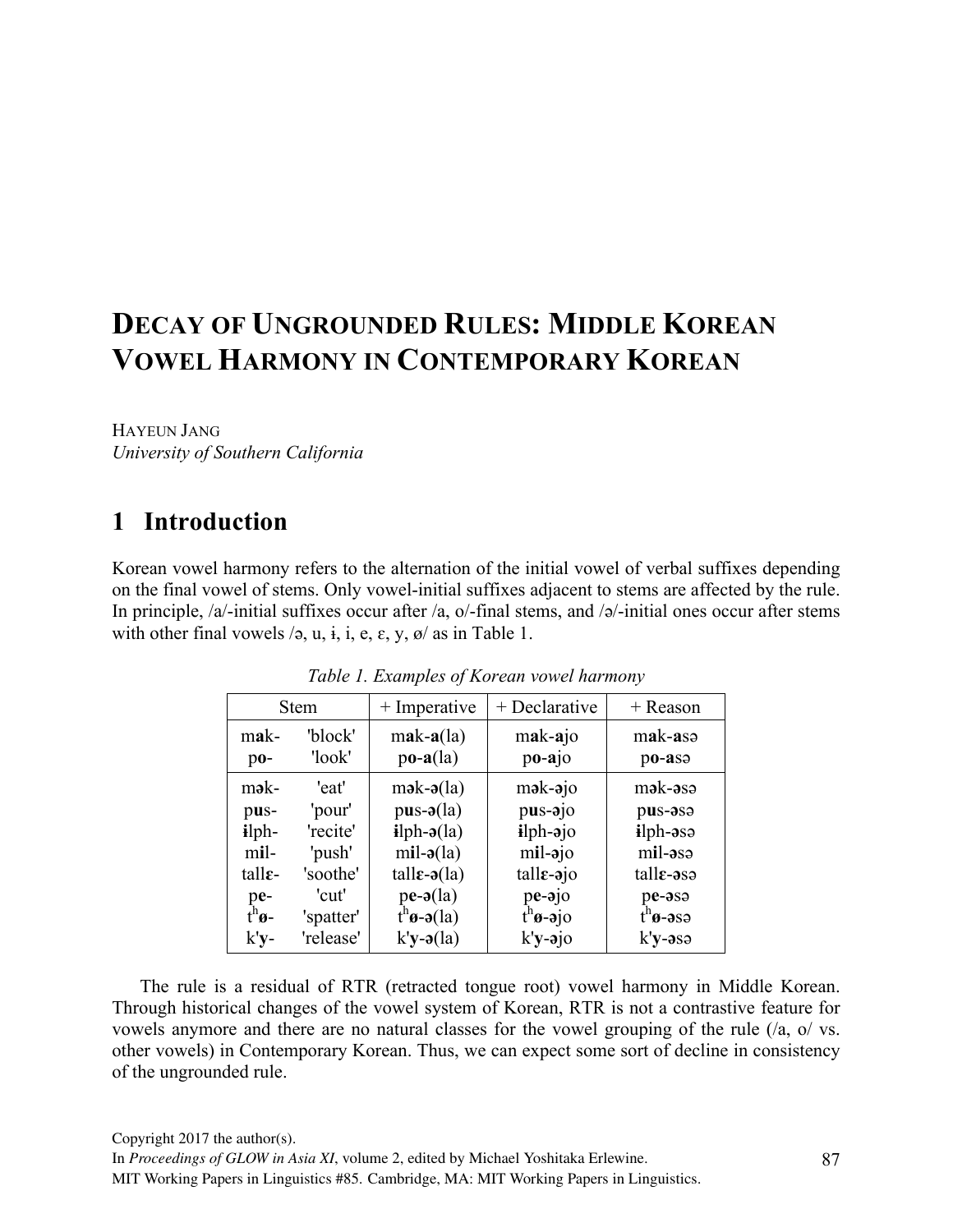In fact, the decay of Korean vowel harmony has been reported (Kang, H. 2012, Kang, Y & Ryu 2015), and it has been claimed as unidirectional paradigm leveling. Results of previous studies are summarized as in (1).

| $(1)$ a. Existing stems                                  |                                  |
|----------------------------------------------------------|----------------------------------|
| i. Variations after $/a$ -final stems                    | $(ex)$ mal-a $\sim$ mal-a 'roll' |
| ii. No variations after $\sqrt{\frac{6}{1}}$ final stems | $(ex)$ mol-a $*$ mol-a 'drive'   |
| b. Nonce stems                                           |                                  |

Variations after both /a, o/-final stems

Since  $\alpha$ , o/-final stems allow disharmonic  $\alpha$ -initial suffixes in production experiments and corpus studies, researchers argue that suffix-initial vowels are being unified into /ə/ regardless of stem-final vowels. Southern Chungcheong dialects provide further evidence in support of this argument: suffixes are /ə/-initial after all kinds of stem-final vowels (Kwak 1999) as in (2).

(2) m**a**k-**ə**sə 'block-reason', c**o**p-**ə**sə 'narrow-reason', m**ə**k-**ə**sə 'eat-reason'

Prior research, however, focused only on stem-final /a, o/. Since other stem-final vowels are not compared under the same conditions as /a, o/, we cannot rule out the possibility that other stem-final vowels than /a, o/ also will allow disharmonic suffixes in verbal conjugation forms. Indeed, there are dialects indicating only vowels other than /a, o/ allow disharmonic suffixes. In Northern Kyeongsang dialects at the eastern coast, suffixes are unified as being /a/-initial regardless of stem-final vowels (Kwak 1999) as in (3).

(3) m**a**k-**a**sə 'block-reason', p**u**s-**a**sə 'pour-reason', t**ɨ**t-**a**sə 'hear-reason'

From bidirectional paradigm leveling across dialects, it is inferred that every stem-final vowel condition must be compared in order to figure out the direction of decay of Korean vowel harmony. This study explores alternation patterns of suffix-initial vowels after stem-final /a, o,  $\phi$ , u, ɨ, i/ conditions through a production experiment using both existing and nonce stems. Due to the very small number of monosyllabic existing words having them as final vowels, stem-final  $/e$ ,  $\varepsilon$ ,  $y$ ,  $\omega$  conditions are not considered in the current study. In contrast to prior work, the current experimental results reported here suggest that in the decay of Korean vowel harmony, bidirectional paradigm leveling across various stem-final vowel conditions can be observed even within individual speakers.

The rest of the paper is organized as follows. The second section presents the hypotheses and predictions. The third section describes the experimental stimuli and procedure, while the fourth presents the experimental results based on the direction of paradigm leveling. The last section draws some conclusions and discusses the limitations.

## **2** Research Hypotheses and Predictions

The aim of this study is to investigate alternation patterns of suffix-initial vowels across various stem-final conditions through production experiments. Three hypotheses and corresponding predictions on the direction of paradigm leveling based on production patterns of Korean vowel harmony are set out as in (4).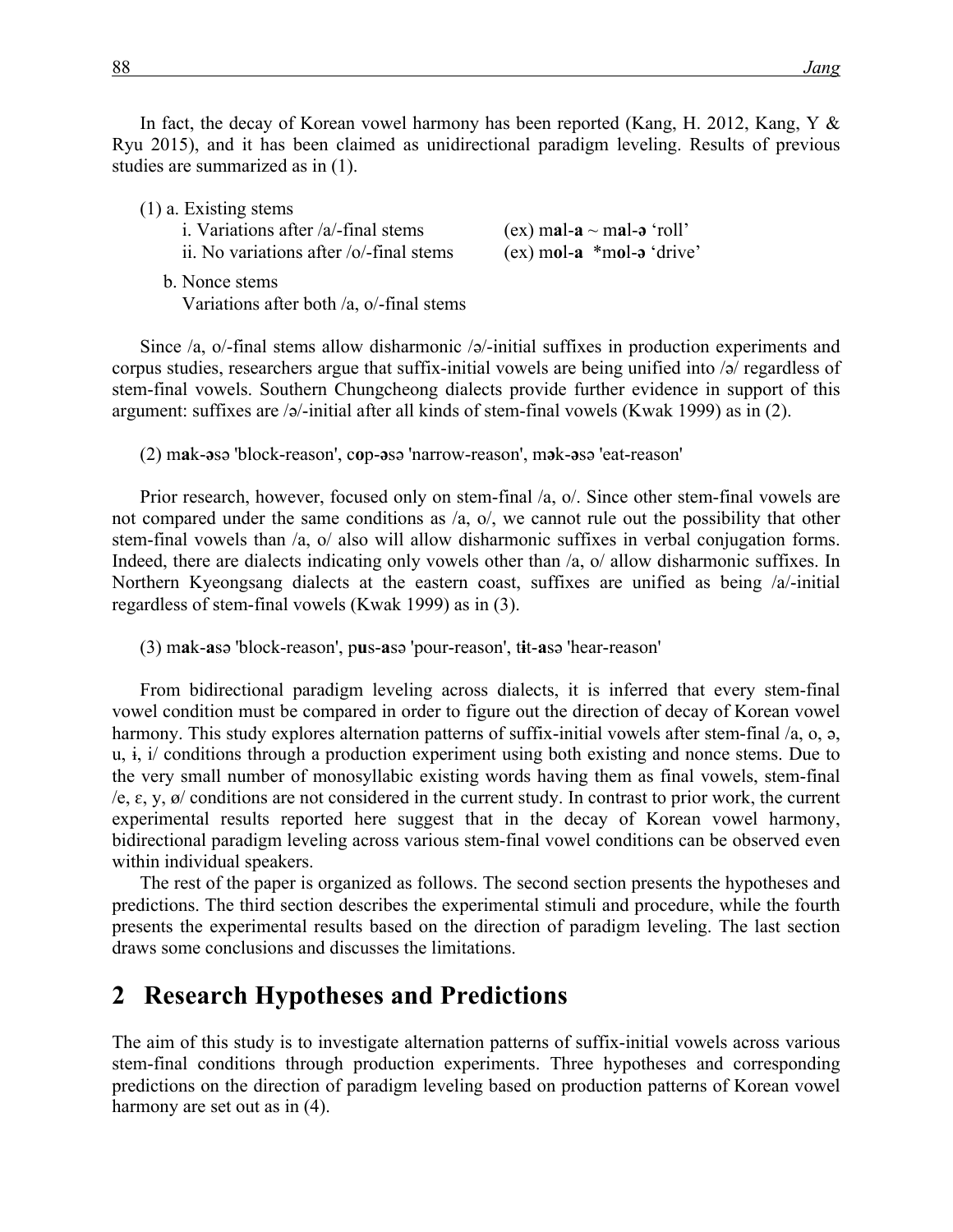(4) Hypotheses and predictions

- a. Unidirectional paradigm leveling across speakers Every participant allows both harmonic /a/-initial and disharmonic /ə/-initial suffixes after stem-final /a, o/ conditions, but only harmonic /ə/-initial suffixes after stem-final  $\sqrt{a}$ , u, i, i/ conditions.
- b. Bidirectional paradigm leveling across speakers Some participants allow disharmonic suffixes only after stem-final /a, o/ conditions, but other participants allow disharmonic suffixes only after stem-final  $\varphi$ , u,  $\varphi$ ,  $\varphi$  and  $\varphi$ .
- c. Bidirectional paradigm leveling within speakers Disharmonic suffixes are allowed after various stem-final conditions in responses from the same participant.

The first hypothesis is based on the argument presented in prior work. Following this hypothesis, it is predicted that every participant shows the paradigm leveling of suffix-initial vowels to /ə/.

The second hypothesis is based on dialectal data: the unification of suffix-initial vowels to /a/ as in southern Chungcheong vs. to /ə/ as in northern Kyeongsang dialects at the eastern coast. Unidirectional paradigm leveling of suffix-initial vowels could happen in two different directions across speakers as shown in dialectal data.

The third hypothesis is based on the assumption that speakers may attempt to introduce the new generalization of vowel grouping for the vowel harmony rule while maintaining two alternates for suffix-initial vowels. If this is the case, bidirectional inter-paradigm leveling within speakers is predicted, instead of paradigm unification.

## **3** Production Experiment

## **3.1 Participants**

Seventeen Seoul Korean speakers (eight males and nine females) with a mean age of 26.7 (18~33) participated. Three participants are excluded in the data analysis due to unnatural or non-canonical responses. One participant is excluded in the analysis because the data fitting model used in the current study (GMM, refer to the section 3.4) cannot reflect the data distribution well.

## **3.2 Materials**

Stimuli are 114 items consisting of 38 closed monosyllabic (C)VC(C) stems and three suffixation frames. Table 2 lists both existing and nonce stems for 6 stem-final vowel conditions, /a, o, ə, u, ɨ, i/. The most preferred onset and coda consonants are labial stops which minimize tongue coarticulation. If there is no proper existing stem obeying this condition, coronal stops are selected.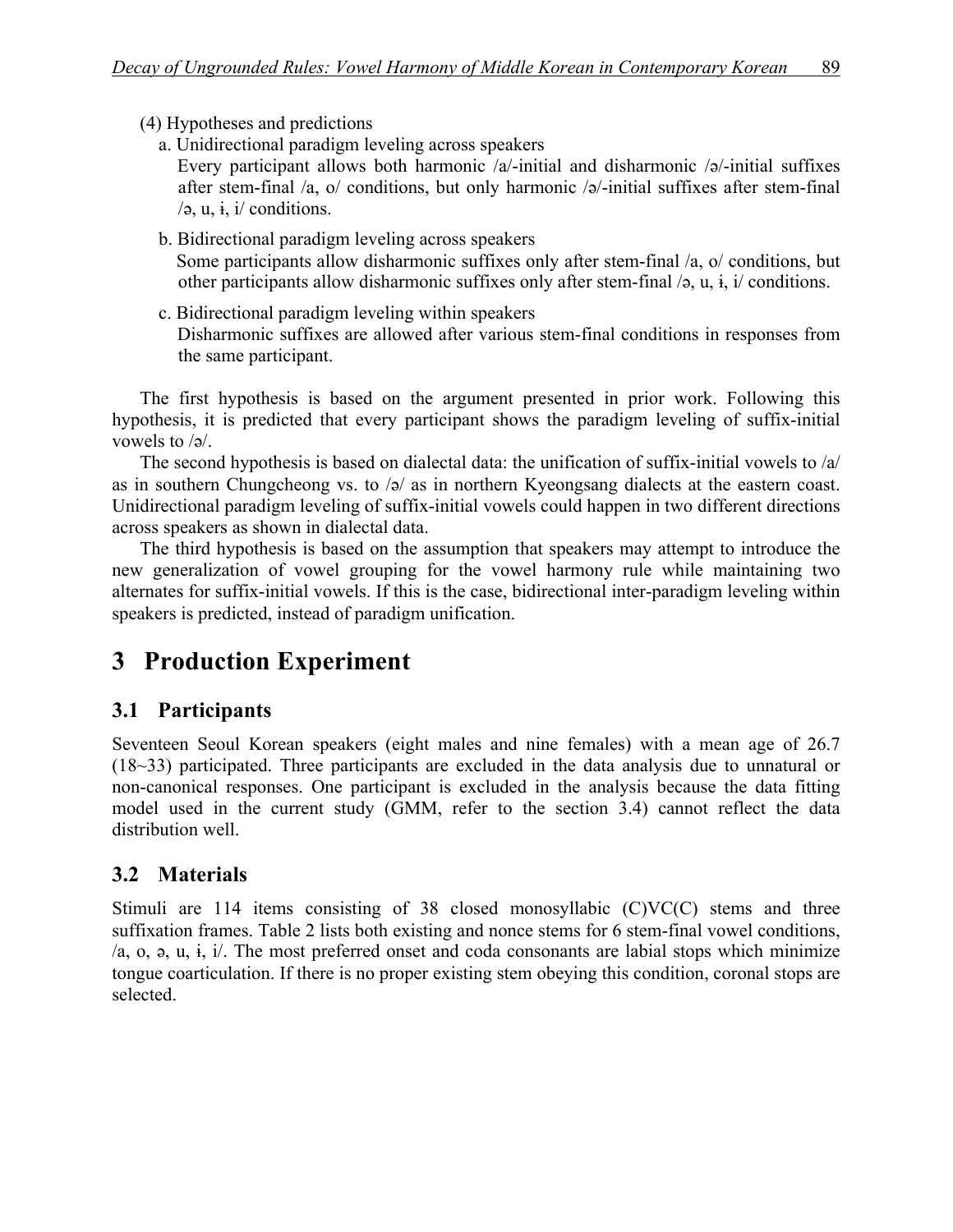| Stem-final | Existing stem                                                                | Nonce stem                                         |
|------------|------------------------------------------------------------------------------|----------------------------------------------------|
| a          | <i>palp</i> -'step on', <i>pat</i> -'receive'                                | pap-, pap <sup>h</sup> -, pam-, p'alp              |
| $\Omega$   | $p'op$ -'pick', tot-'come up'                                                | pop-, pop <sup><math>h</math></sup> -, pom-, p'olp |
| $\Theta$   | <i>ap</i> -'carry on one's back', $ap^h$ -'overturn', <i>t'alp</i> -'bitter' | $\mid$ pəp-, pəp $^h$ -, pəm-, p'əlp               |
| u          | <i>kup</i> -'bend', $p'$ um-'spurt', $put^h$ -'stick'                        | pup-, pup <sup>h</sup> -, pum-, p'ulp              |
|            | <i>ip</i> -'put on', <i>tit</i> -'step'                                      | pip-, pip <sup>h</sup> -, pim-, p'ilp              |
|            | $ilph$ -'recite', t'it-'pluck'                                               | pip-, pip <sup>h</sup> -, pim-, p'ilp              |

*Table 2. Stimuli in the production experiment*

Three suffixation frames are listed in (5). They are made by using *ha-* 'do' as an irregular verb to avoid any explicit cue for selection of a specific suffix-initial vowel. Non-final suffixation frames in (5b) are serial verb constructions.

(5) a. Sentence-final suffixation frame *~hɛ* 'do'

b. Non-final suffixation frames with two different following vowels

*~hɛ bat-ta* [bat-t'a] '(after) doing, receive-dec'

*~hɛ bəs-ta* [bət-t'a] '(after) doing, take off-dec'

#### **3.3 Procedure**

In each screen, a stem and a suffixation frame are given in written forms as in the left side of (6a). Since in Korean verb or adjective stems cannot stand independently without any suffixes, stems are presented with a declarative suffix *-ta* as in Korean dictionaries. Suffixation frames are given by using conjugation forms of *ha-* 'do'. Participants are asked to produce a natural verbal conjugation form of a given stem based on the given conjugation form of *ha-* 'do' in each screen. The example of questions is "*ha-ta* becomes *hɛ*, then what does *pam-ta* become? Produce the expected form." Participants must replace *-ta* with a suffix-initial vowel /a/ or /ə/ in order to make a verbal conjugation form corresponding to the given suffixation form as in (6b).

(6) a. stimuli: a stem*-ta* + a suffixation frame using *ha-* 'do'

| ex) 밤다+ ~해 |            | pam-ta + $\neg h\varepsilon$ |
|------------|------------|------------------------------|
|            | 밤다 + ~해 받다 | pam-ta + $\neg$ he bat-ta    |
|            | 밤다 + ~해 벗다 | pam-ta + $\neg$ he bəs-ta    |

b. expected responses: the given stem*-a* or the given stem*-ə*

| $ex)$ pam-a  | or | $p$ am- $\partial$ |
|--------------|----|--------------------|
| pam-a bat-ta | or | pam-a bat-ta       |
| pam-a bəs-ta | or | pam-a bəs-ta       |

In the experiment, examples and practices are provided before starting the test. Existing stems *mɛc*- 'bear', *p'ɛs-* 'take away', and *pɛth-* 'spit' are used as an example and two practice stems each with three suffixation frames. Since these stems select /ə/-initial suffixes in principle, the test always starts with two consecutive /a/-final existing and nonce stems in order to avoid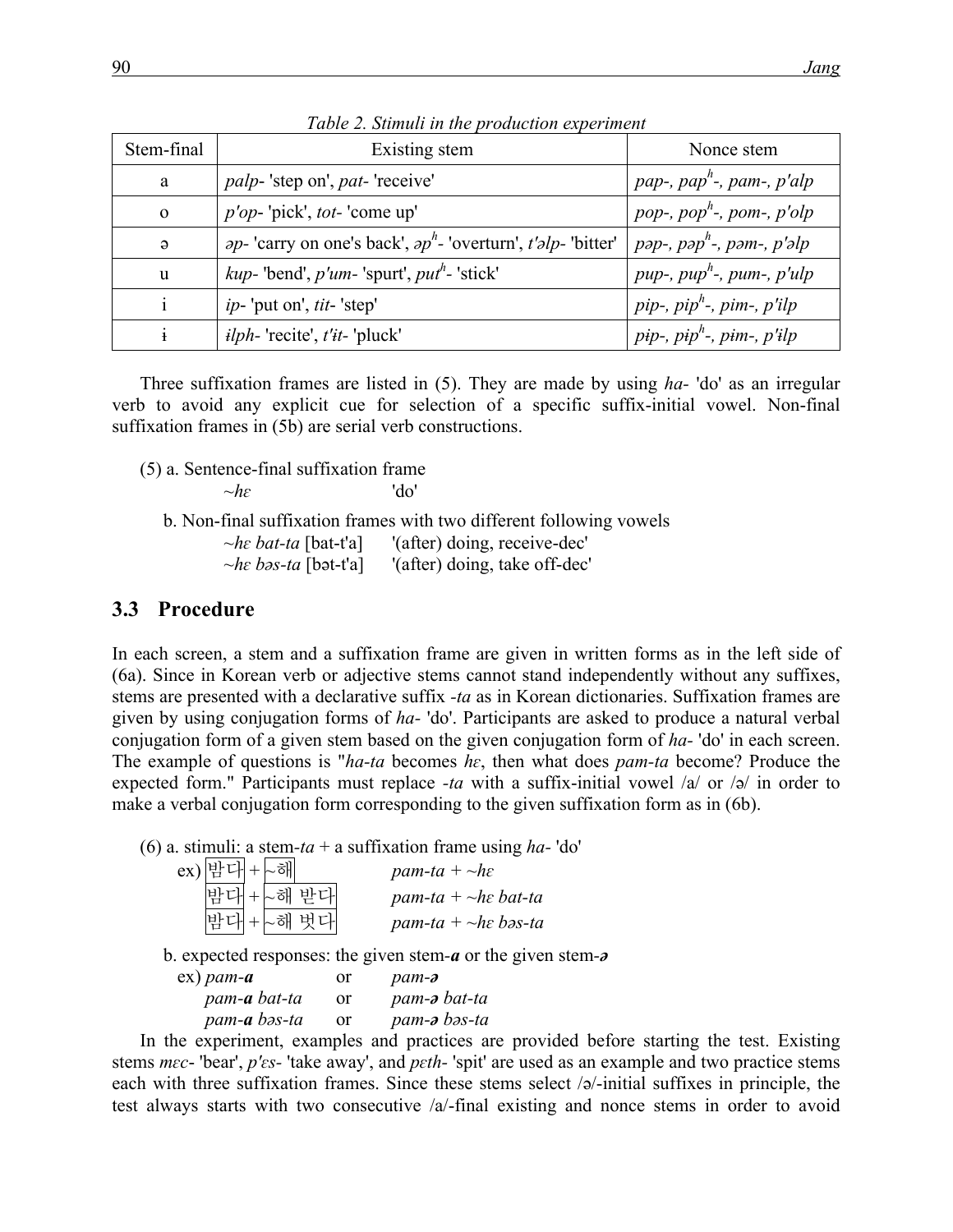possible bias to /ə/-initial suffixes in responses. Matching suffixes to the two beginning stems are randomly provided.

The first test cycle includes 57 stimuli items, and after a short break, the second test cycle includes the remaining 57 stimuli items. In total, 114 stimuli are presented to each participant in a pseudo-randomized order. None of the same stem-final vowels (except for the first two /a/-final ones), coda consonants, and suffixation frames are repeated in a row.

#### 3.4 Analysis

F1 and F2 of reference vowels (stem-final  $\alpha$  and  $\beta$ ) and suffix-initial vowels are measured separately for each participant. Each vowel in the recorded audio files is labeled in the text grids in Praat. Vowel segmentation took place at the beginning or end of voicing in general. Using the text grids and corresponding audio files, formant values are automatically measured by using a Praat Script. A scale factor of 50% is applied to all of the target formants. Data points which seem to be outliers considering the value of mean + 2.5 standard deviation are manually checked.

Since two alternates for suffix-initial vowels  $\alpha$  and  $\beta$  are very similar to each other, suffixinitial vowels produced by participants may not have been straightforwardly categorizable. Perceptual categorization by the author as a native Korean speaker could have been biased due to the effects of formal education about Korean vowel harmony as one of major grammar rules for Korean. For these reasons, in this paper automatic categorization of suffix-initial vowels is conducted based on relative Euclidean distance to reference vowels. The Euclidean distance measurement is schematized as Figure 1.

*Figure 1. Schematized Euclidean distance between reference vowels and a suffix-initial vowel*



Euclidean distances are calculated based on F1 and F2 between each suffix-initial vowel and the center (mean) of the reference vowels /a/ and /ə/ produced by the same participant as in (7).

|  |  |  |  | (7) Calculation of the Euclidean distance between |  |  |
|--|--|--|--|---------------------------------------------------|--|--|
|--|--|--|--|---------------------------------------------------|--|--|

 a. suffix vowels and the mean of the reference /a/  $(suffixV_F1 - mean(a_{\text{reference}}-F1))^2 + (suffixV_F2 - mean(a_{\text{reference}}-F2))^2$ b. suffix vowels and the mean of the reference /ə/

 $(suffixV_F1 - mean(\theta_{reference_F1}))^2 + (suffixV_F2 - mean(\theta_{reference_F2}))^2$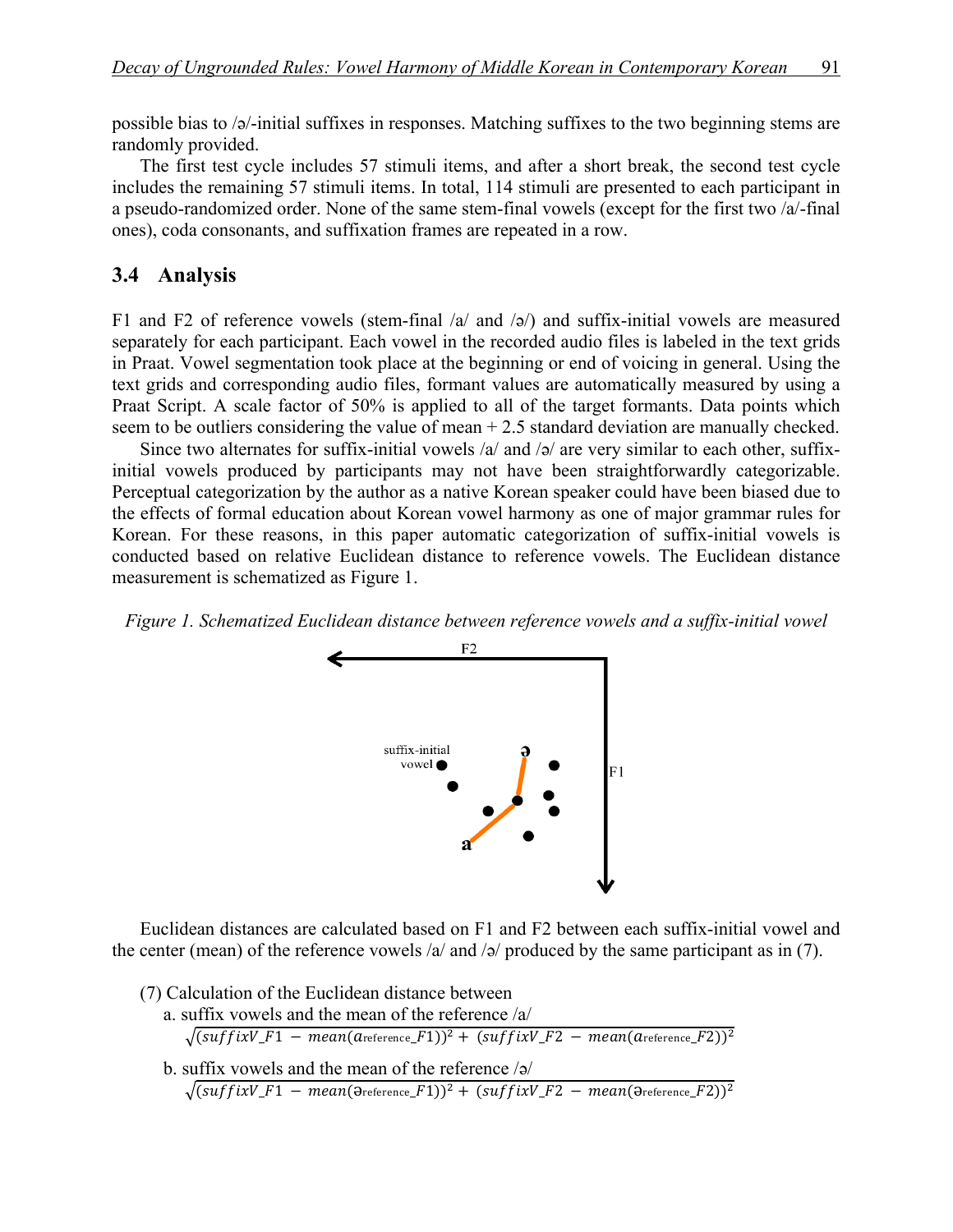As a measure of the relative similarity to  $\alpha$  and  $\beta$  of suffix-initial vowels, the log of the ratio between the two Euclidean distances is calculated. The distance between a given suffix vowel and the reference /a/ is divided by the distance between suffix vowels and the reference /ə/, and the result of the division is logged as in (8).

| (8) Log ratio between the two Euclidean distances to $/a$ vs. $/a$                                                                                                          |
|-----------------------------------------------------------------------------------------------------------------------------------------------------------------------------|
| $log\left(\frac{Euclidean\ distance\ between\ suffix\ V\ and\ the\ mean\ of\ A reference}{Euclidean\ distance\ between\ suffix\ V\ and\ the\ mean\ of\ B reference}\right)$ |
|                                                                                                                                                                             |

The log ratio measure is classified by using Gaussian Mixture Model (GMM) fitting in Matlab. If the data distribution fits a single Gaussian curve, it means that all of the given data points have the same property. Thus, they will be classified into the same cluster. In such cases, the log ratio of the center of the Gaussian distribution determines the property of the cluster. If the log ratio of the center is negative, suffix-initial vowels included in the cluster are more similar to /a/ than /ə/ (in other terms, they are more /a/-like). Positive log ratio means that suffixinitial vowels in the cluster are /ə/-like.

If the data distributions fit two different Gaussian curves, it is interpreted that there are two types of data points with distinct properties. They will be classified into two clusters. If two Gaussian curves are totally separated, properties of the clusters are decided based on the log ratio of their centers. However, if two curves are overlapped (a mixture of two Gaussian distributions), the cross-point between them is referred. Suffix-initial vowels which are left of the cross-point are classified as being more /a/-like, and ones right of the point are /ə/-like as in Figure 2.



### 4 **Results**

Across participants' responses there are various alternation patterns of suffix-initial vowels. In this section, alternation patterns of 13 participants are classified based on the direction of paradigm leveling: bidirectional vs. unidirectional. Within directions, patterns are subcategorized in terms of the degree of paradigm leveling.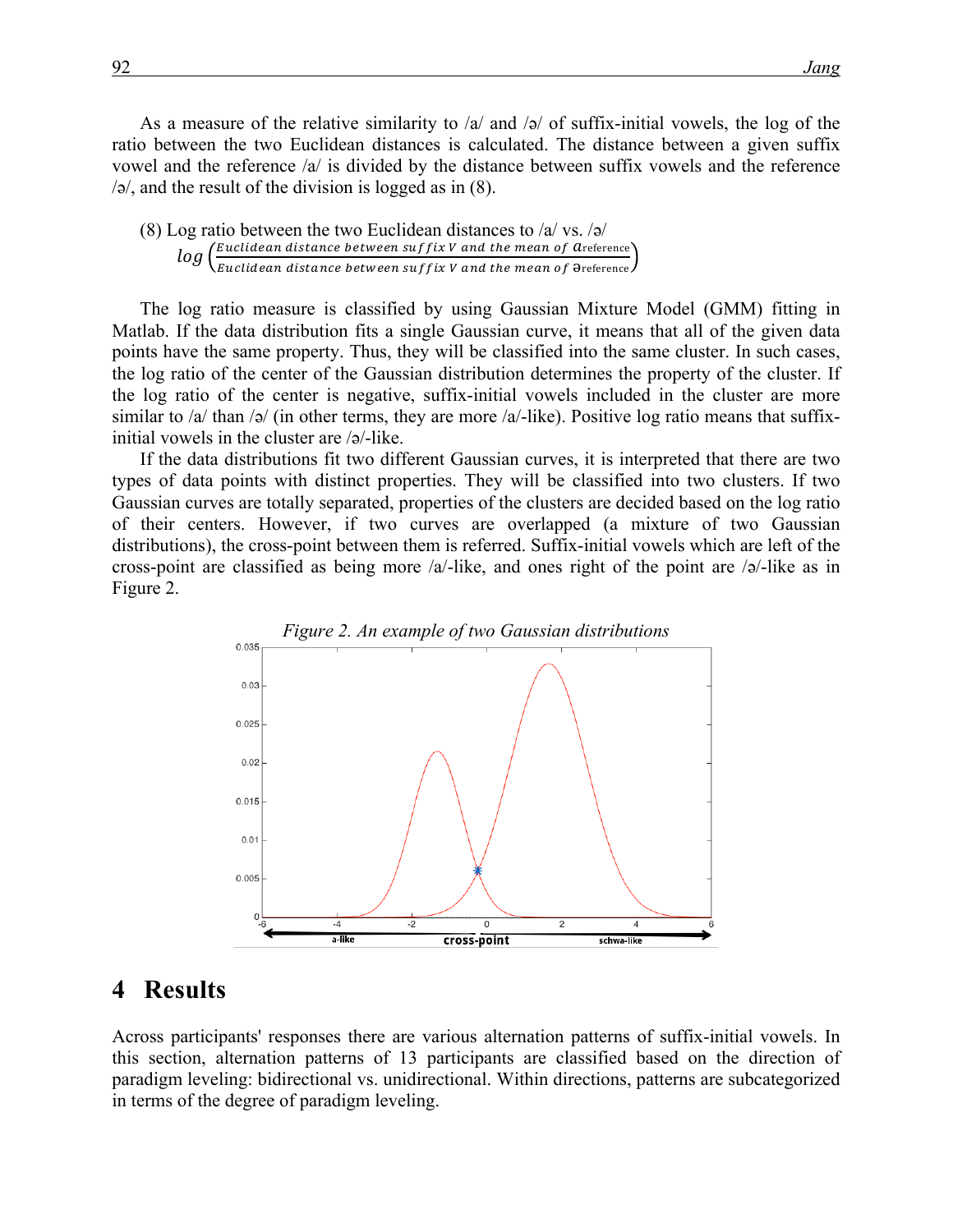In the GMM fitting figures presented in sections 4.1 and 4.2, blue bars represent suffix-initial vowels after stem-final /a, o/ conditions, and red bars represent suffix-initial vowels after stemfinal /ə, u, ɨ, i/ conditions. Following the original Korean vowel harmony rule, blue bars must be classified as being /a/-like (negative log ratio of the center of a curve, or left of the cross-point of two curves) and red bars as being /ə/-like (positive log ratio of the center of a curve, or right of the cross-point of two curves).

### **4.1 Bidirectional Paradigm Leveling**

#### 4.1.1 Fully bidirectional

Two participants, 6 and 15 show fully bidirectional paradigm leveling of suffix-initial vowels in their responses. They allow disharmonic suffixes after every stem-final condition.

| Stem-final | $/a$ -like % | $\sqrt{a^2-1}$ ike $\%$ |
|------------|--------------|-------------------------|
| a          | 43.51        | 56.49                   |
|            | 58.88        | 41.12                   |
| G          | 9.2          | 90.8                    |
| u          | 10.53        | 89.47                   |
|            | 22.39        | 78.61                   |
|            | 23.72        | 77.28                   |
|            |              |                         |

*Table 3. Categorization results of participants 6 and 15*

*Figure 3. Distribution of suffix-initial vowels showing fully bidirectional paradigm leveling*



Table 3 shows the categorization results of suffix-initial vowels produced by the participants. On average, over 40% of suffix-initial vowels produced after stem-final /a, o/ conditions are categorized as being disharmonic /ə/-like, and 9~24% of suffix-initial vowels after other stemfinal vowel conditions are categorized as being disharmonic /a/-like.

In Figure 3 showing categorization results of participant 6, suffix-initial vowels after stemfinal /a, o/ conditions (blue bars in the figure) are included in both /a/-like and /ə/-like clusters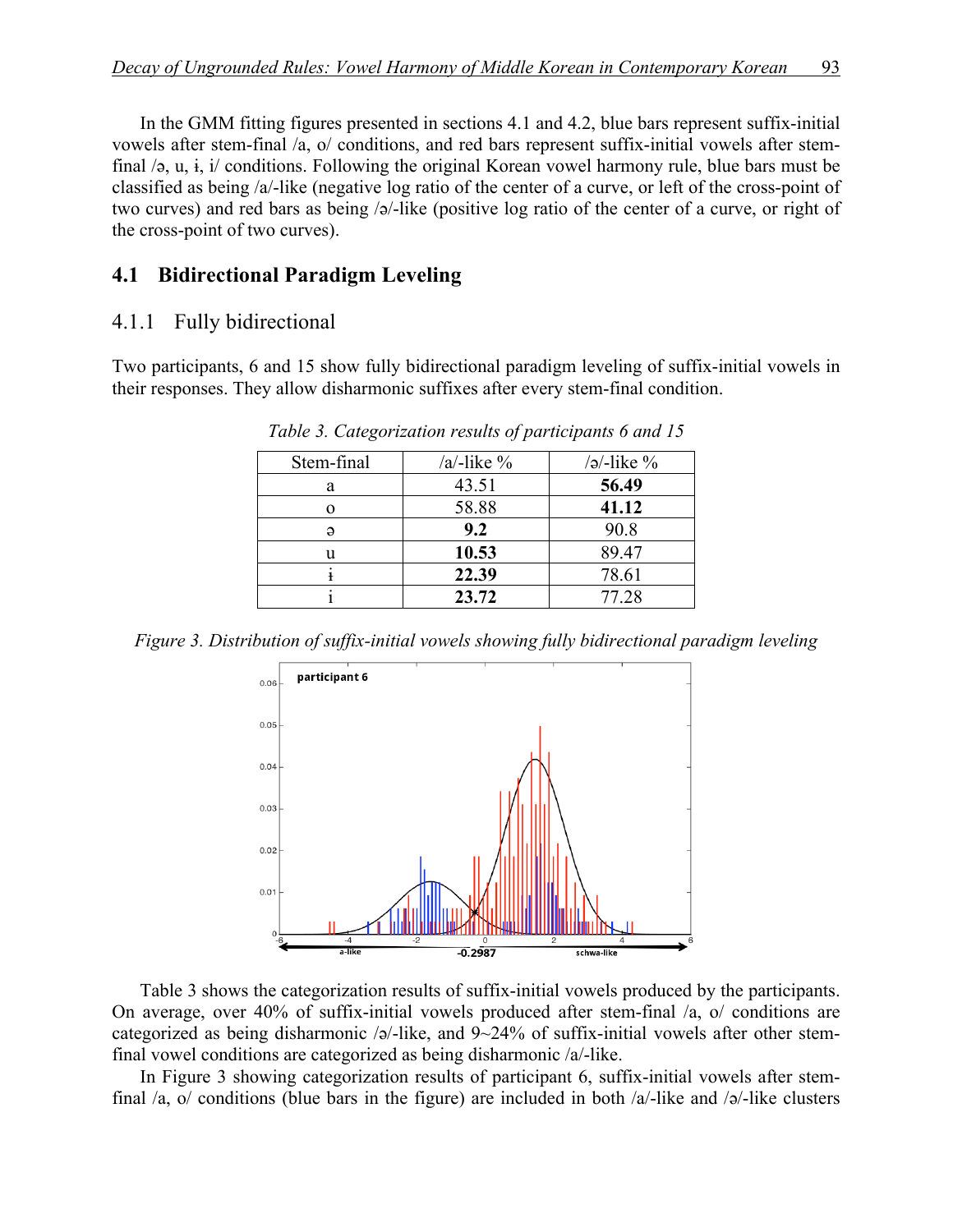across the cross-point between the two Gaussian curves. Suffix-initial vowels after other stemfinal vowel conditions (red bars) are also included in both two clusters. Participant 15 shows a similar pattern.

#### 4.1.2**xx**Minimally Bidirectional & Almost Unidirectional to /ə/

Five participants, 1, 10, 11, 12, and 14 show bidirectional paradigm leveling of suffix-initial vowels in their responses, but the degree of bidirectionality is minimal. The pattern seems to be almost unidirectional paradigm leveling, especially to /ə/.

| stem-final V | $/a$ -like % | $\frac{1}{2}$ -like $\%$ |
|--------------|--------------|--------------------------|
| a            | 76.04        | 23.96                    |
|              | 47.5         | 52.5                     |
|              | 0.97         | 99.03                    |
| u            | 2.61         | 97.39                    |
|              | 1.87         | 98.13                    |
|              | 2.24         | 97.76                    |

*Table 4. Categorization results of participants 1, 10, 11, 12, and 14*

*Figure 4. Distribution of suffix-initial vowels produced by participant 11*



As shown in Table 4, suffix-initial vowels after stem-final /a, o/ conditions are categorized as being disharmonic /ə/-like about 24~53%. After other stem-final conditions, only about 2~3% of suffix-initial vowels are categorized as being disharmonic /a/-like. In that sense, paradigm leveling in this pattern is minimally bidirectional and almost unidirectional to /ə/.

In Figure 4, suffix-initial vowels after stem-final /a, o/ conditions (blue bars) are included in both /a/-like and /ə/-like clusters across the cross-point between the two Gaussian curves. However, only a few suffix-initial vowels after other stem-final vowel conditions (red bars) are included in the disharmonic  $\alpha$ -like cluster, but they are quite close to the  $\alpha$ -like cluster.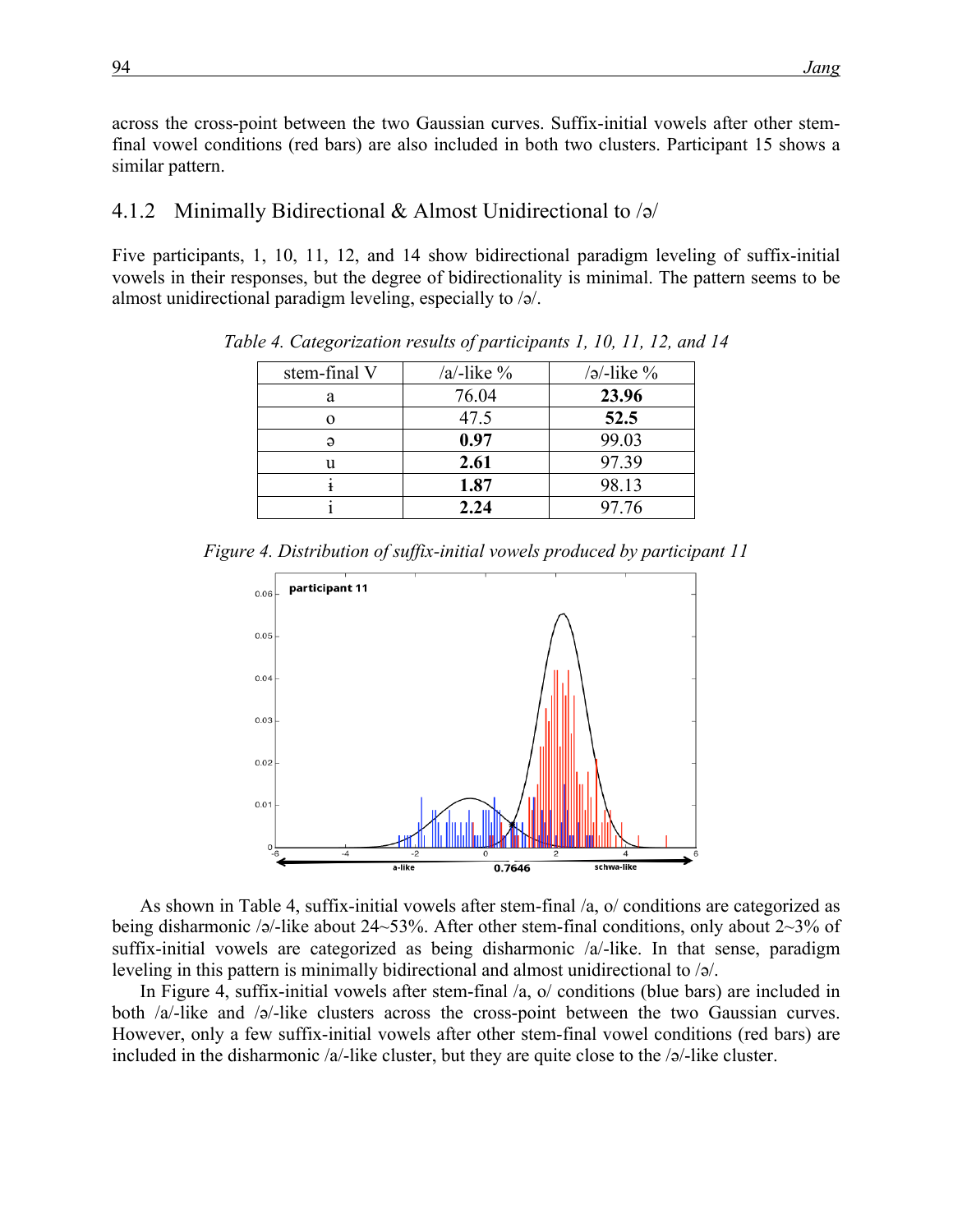#### 4.1.3**xx**Minimally Bidirectional & Almost Unidirectional to /a/

Participant 16 shows the opposite direction of minimally bidirectional paradigm leveling of suffix-initial vowels. As in Table 5, suffix-initial vowels after stem-final /a, o/ conditions and after other remaining conditions are categorized as being disharmonic with similar percentages.

| stem-final V | $/a$ -like % | $\sqrt{a^2-1}$ ike $\%$ |
|--------------|--------------|-------------------------|
| a            | 87.04        | 12.96                   |
|              | 94.44        | 5.56                    |
|              |              | 100                     |
| u            | 1.59         | 98.41                   |
|              |              | 100                     |
|              | 17.31        | 82.69                   |

*Table 5. Categorization results of participants 16*

*Figure 5. Distribution of suffix-initial vowels produced by participant 16*



In terms of the distribution of suffix-initial vowels in Figure 5, suffix-initial vowels categorized as being disharmonic /ə/-like after stem-final /a, o/ conditions (blue bars right to the cross-point) are quite close to the /a/-like cluster left of the cross-point. In contrast, disharmonic suffix-initial vowels after other stem-final vowel conditions (red bars left to the cross-point) are really /a/-like. For this reason, paradigm leveling in this pattern is minimally bidirectional and almost unidirectional to /a/.

#### **4.2 Unidirectional Variations**

#### 4.2.1**xx**Ongoing Unidirectional to /ə/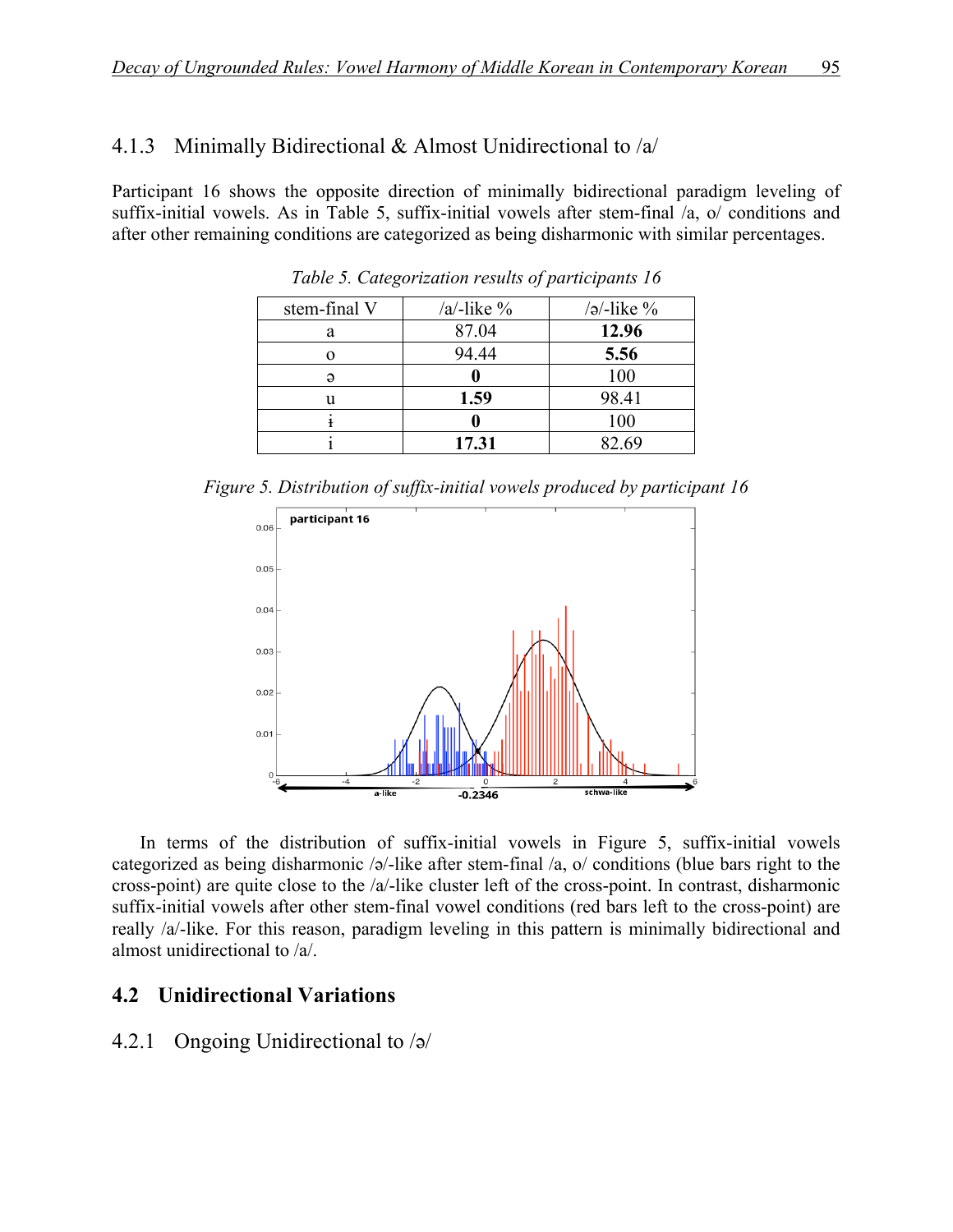Participants 3 and 5 show ongoing unidirectional paradigm leveling to  $\sqrt{2}$ . As shown in Table 6 and Figure 6, suffix-initial vowels only after stem-final /a, o/ conditions are categorized into two different clusters.

| stem-final V | $/a$ -like % | $\sqrt{a^2-1}$ ike $\%$ |
|--------------|--------------|-------------------------|
| a            | 83.09        | 16.91                   |
|              | 70.37        | 26.63                   |
|              |              | 100                     |
|              |              | 100                     |
|              |              | 100                     |
|              |              | 100                     |

*Table 6. Categorization results of participants 3 and 5*

*Figure 6. Distribution of suffix-initial vowels produced by participant 5*



#### 4.2.2**xx**Completed Unidirectional to /ə/

The last three participants, 4, 7, and 17 show the completed unidirectional paradigm leveling of suffix-initial vowels to /ə/. Suffix-initial vowels produced by these participants show a unimodal distribution as shown in Figure 7. Data fits a single Gaussian curve, not two curves as shown before. Since the center of the curve has a positive log ratio, all of the suffix-initial vowels are categorized as being /ə/-like.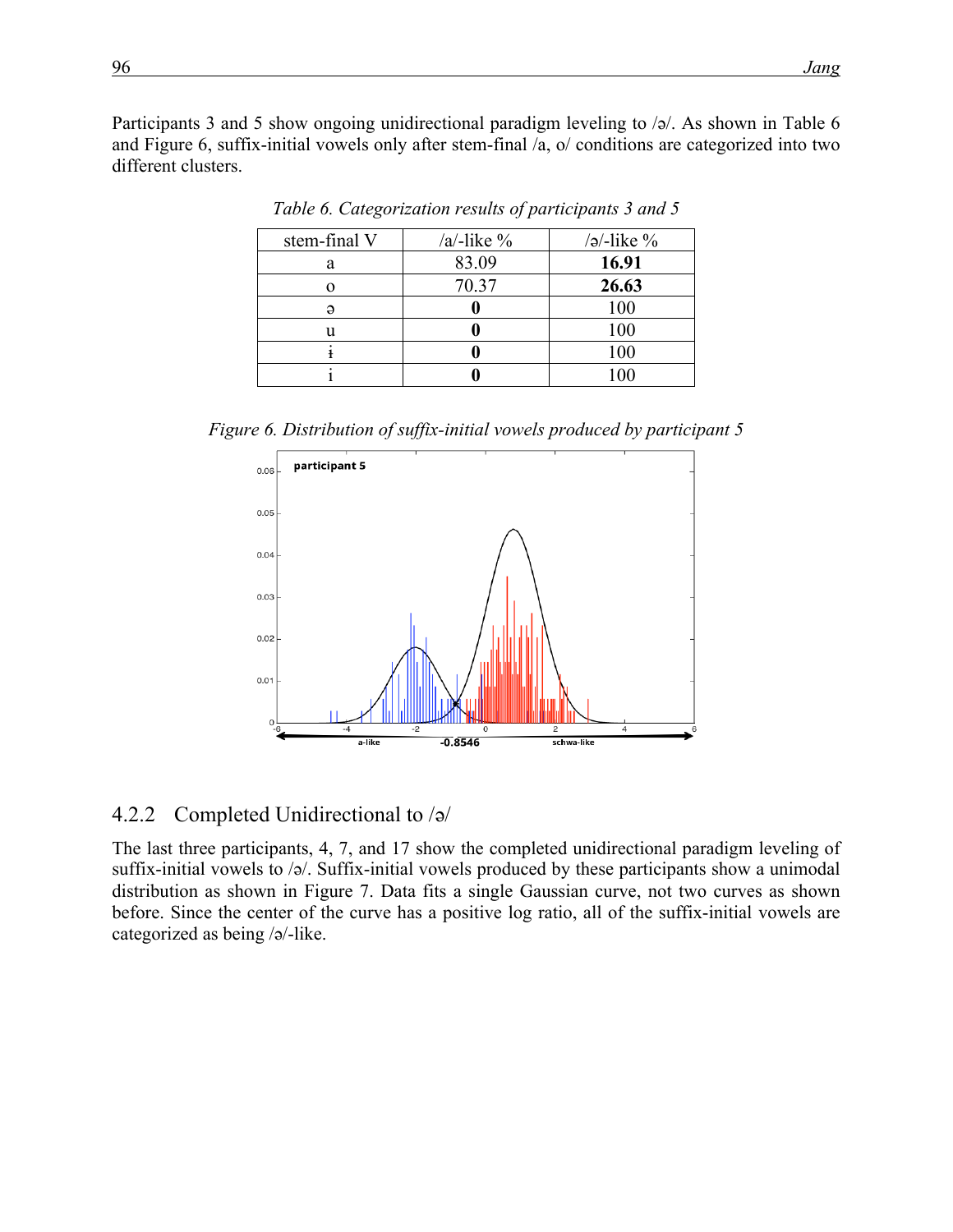

*Figure 7. Distribution of suffix-initial vowels produced by participant 17*

#### **4.3 Statistical Analysis**

In order to check the statistical significance of the categorization results, a Generalized Linear Mixed-Effects model is fitted to the data. All of the suffix-initial vowels produced by 13 participants are included in the analysis. In the model, stem-final vowel conditions predict binomial categorization results (/a/-like vs. /ə/-like) with fixed effects of stem types (existing vs. nonce) and stem-final vowels  $(2a, 0, a, u, i, i)$  as well as with random effects of participants. The open source statistic software *R* (R development core team, 2008) is used to create the statistical model for the current data. The result of the model fitting is as follows:

```
Random effects:
Groups Name Variance Std.Dev.
participant (Intercept) 8.509 2.917
Number of obs: 4368, groups: participant, 13
Fixed effects:
                Estimate Std. Error z value Pr(>|z|) 
(Intercept) -2.97965 0.83569 -3.566 0.000363 ***
stemtypeNonce -0.84291 0.12102 -6.965 3.29e-12 ***
finalVAOvsOthers -0.67203 0.02272 -29.584 < 2e-16 ***
finalVAvsO -0.30385 0.06730 -4.515 6.33e-06 ***
finalVIvsEUWU -0.21154 0.05377 -3.934 8.34e-05 ***
finalVEvsUWU 0.25178 0.10277 2.450 0.014288 * 
finalVUvsWU -0.27534 0.14607 -1.885 0.059439 . 
---
Signif. codes: 0 '***' 0.001 '**' 0.01 '*' 0.05 '.' 0.1 ' ' 1
```
The model indicates that existing and nonce stems show significantly different patterns of categorization of produced suffix-initial vowels. Stem-final vowels show significant differences in categorization results: stem-final /a, o/ vs. other vowels, /a/ vs. /o/, /i/ vs. /ə,  $\dot{\mathbf{i}}$ , u/, /ə/ vs. / $\dot{\mathbf{i}}$ , u/, and  $/i / vs. /u/$ .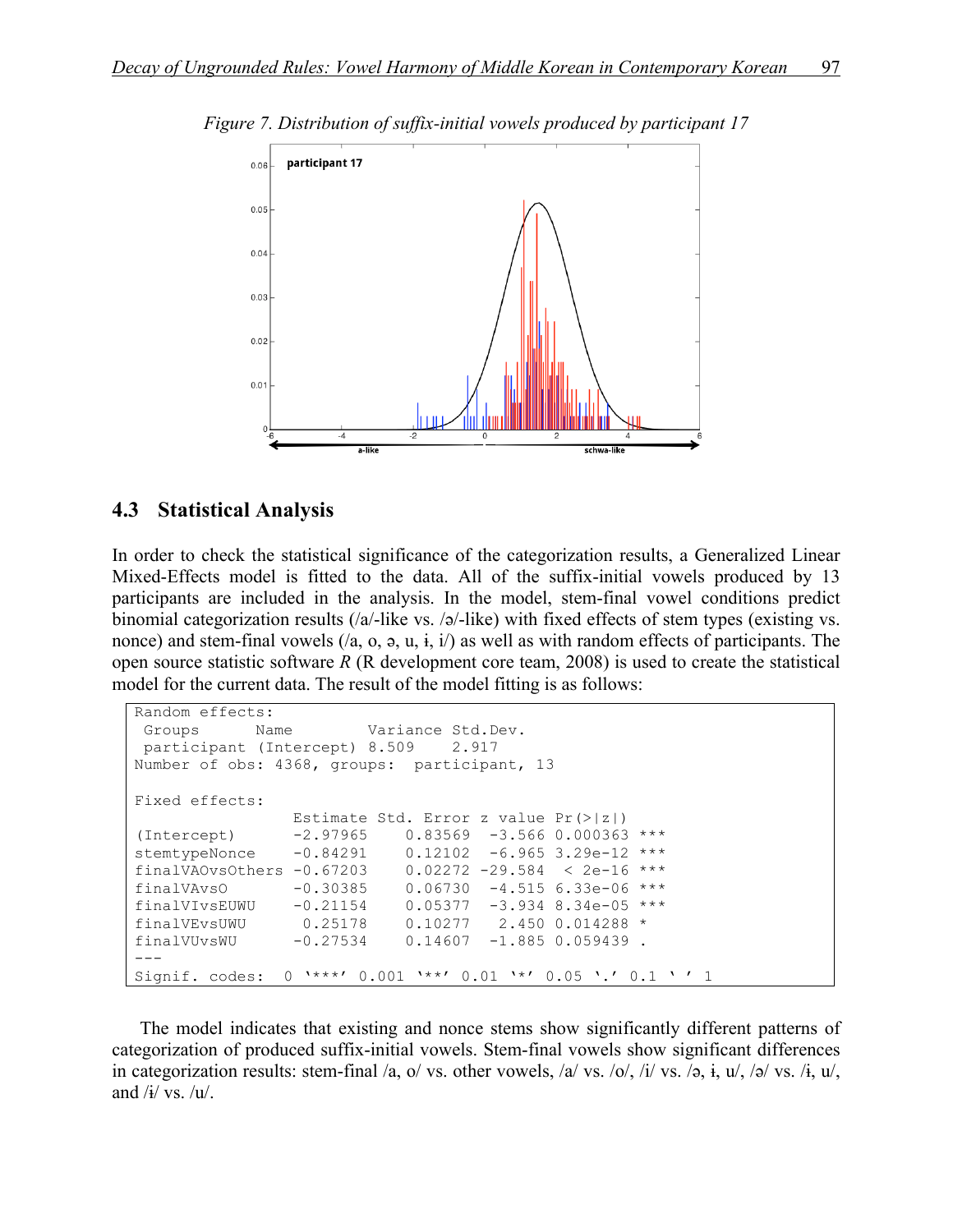We can see the different patterns in Figure 8 and 9 below. In these figures, 'e' represents stem-final /ə/, 'u' is /ɨ/, and 'wu' is /u/. Since a-like categorization is coded as 1 and ə-like as 0, higher values mean that suffix-initial vowels produced after the corresponding stem-final condition are more a-like. In Figure 8, existing (red-colored line) and nonce stems (blue-colored line) show different patterns of categorization. In addition, stem-final /a, o/ and other vowel conditions show different patterns. Most of suffix-initial vowels after stem-final /a, o/ are a-like. In contrast, most of them after other stem-final vowels are ə-like. Stem-final /a, o/ allows more əlike disharmonic suffix-initial vowels with nonce stems than existing ones, but they show significantly different patterns. Stem-final  $|o|$  is more conservative with existing stems than  $|a|$ , but /o/ allows more disharmonic suffix-initial vowels than /a/ with nonce stems.



*Figure 8. Categorization results across stem-final /a, o, ə, u, ɨ, i/*

Figure 9 is a close-up of stem-final  $\sqrt{9}$ , u, i, i/ in Figure 8. Except for  $\sqrt{9}$ , they allow more alike disharmonic suffixes with existing stems. Stem-final /i/ shows the largest difference in categorization between existing vs. nonce stems. With existing stems, more a-like disharmonic suffixes are allowed after /i/. In contrast, stem-final /ə/ allows more disharmonic suffixes with nonce stems. Stem-final /i/ and /u/ show similar patterns, but /i/ allows more disharmonic suffixes than /u/ overall.



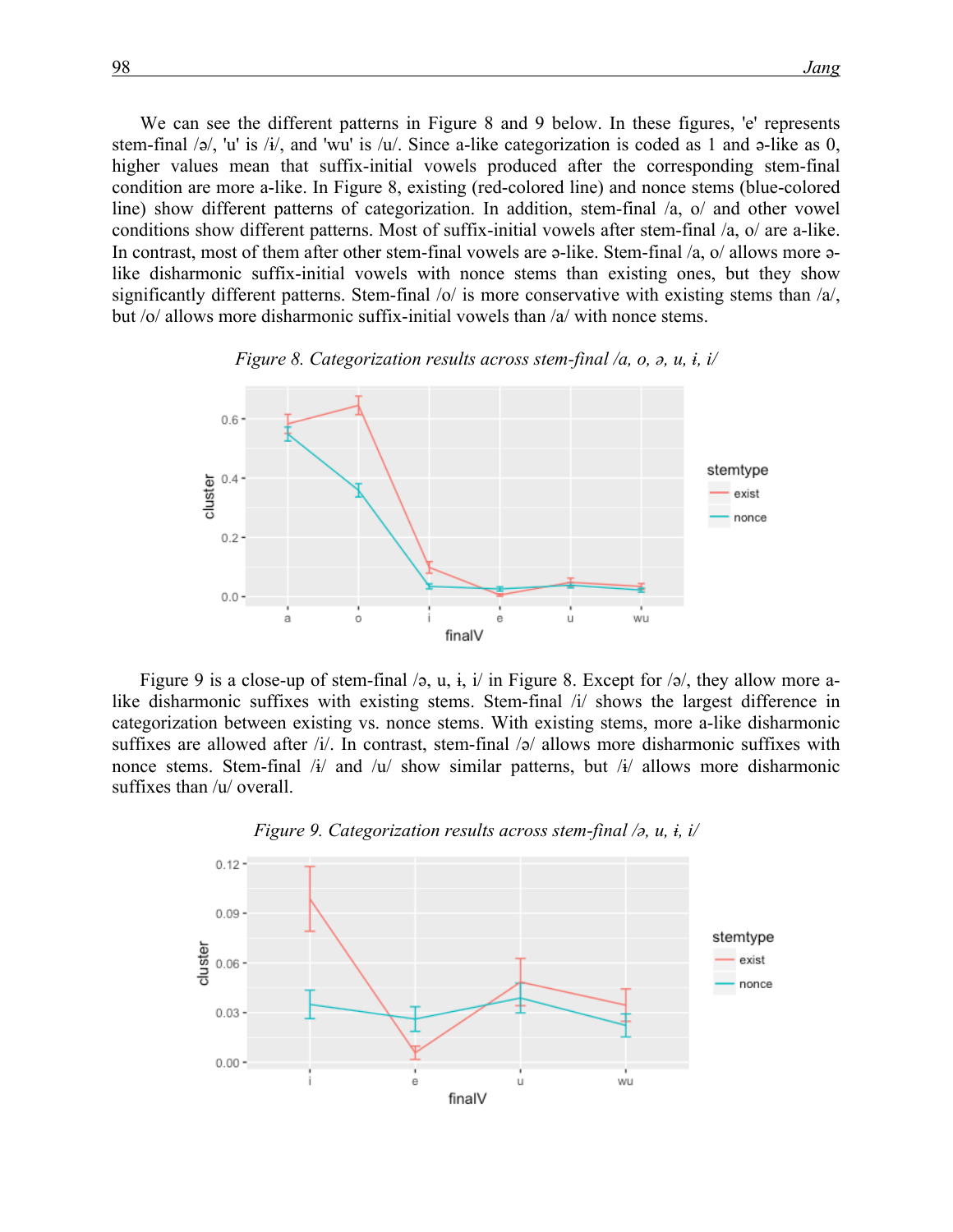## **5** Discussion and Conclusion

The experimental results show that the decay of Korean vowel harmony is bidirectional not only across participants but also within participants. This supports the hypotheses 2 and 3 presented in the second section.

Zadok and Bat-El (2015) argue that what determines the directionality of paradigm leveling (unidirectional vs. bidirectional) is the ratio of the size of the two target paradigms. Here the size of a paradigm is the type frequency of verbs and adjectives included in the paradigm. They argue that a large ratio leads to unidirectional paradigm leveling to the highly populated paradigm, and a small ratio to bidirectional leveling.

| stem-final vowel  | a    | $\Omega$ | ə   | u   |     |            | e    | ε   | v    | Ø  |
|-------------------|------|----------|-----|-----|-----|------------|------|-----|------|----|
| type frequency    | 1046 | 386      | 990 | 380 | 459 | 4089       | 26   | 545 | 2698 | 49 |
| total by paradigm |      | 1432     |     |     |     |            | 9236 |     |      |    |
| size ratio        |      |          |     |     |     | 6.44972067 |      |     |      |    |

*Table 7. Size ratio of /ə/-harmonic over /a/-harmonic paradigms in Korean*

Table 7 shows the size ratio of  $\sqrt{a}$ -harmonic paradigm over  $\sqrt{a}$ -harmonic paradigm calculated based on stem-final vowels of verbs and adjectives listed in the Sejong Korean dictionary. There are 9730 /a/-final verbs and adjectives in the dictionary, but among them, 8684 are noun+*-ha* 'noun+do' forms. Since the forms show irregular suffixation forms (usually noun+*-hɛ*), they are excluded in the counting.

Following Zadok and Bat-El (2015), the size ratio 6.45 is judged as a low ratio. The low ratio means that the size of the two target paradigms is not different enough to select an obvious winner in paradigm leveling. As a result, bidirectional paradigm leveling could happen across or within participants in the decay of Korean vowel harmony.

In the current experimental results, various patterns with different directionality and degrees of paradigm leveling are observed across participants. These findings show that there are many possible paths to re-generalize an ungrounded rule even in the same generation of speakers of the same dialect.

Consequently, the following question arises: what is the new criterion for the regeneralization of Korean vowel harmony as an ungrounded rule? One possible criterion is frontness of stem-final vowels. Different degrees of variation across stem-final vowel conditions within the same paradigm are also observed. Within the  $/a$ -harmonic paradigm, the stem-final /o/ condition showed more variation than the /a/ condition in average: for ten participants showing bimodal distributions of suffix-initial vowels, 40.96% of suffix-initial vowels after stem-final /o/ condition were categorized as being disharmonic /ə/-like (vs. 27.96% after stemfinal /a/ condition). Within the /ə/-harmonic paradigm, the stem-final /i/ condition showed the most variations relative to other conditions: for ten participants, 7.6% of suffix-initial vowels after the condition were categorized as being disharmonic /a/-like. The next highest percentage of variations was 5.41% after stem-final  $\tilde{A}$  condition (the other two remaining conditions showed 2.32~3.57% of variations).

Figure 10 shows harmonic (green-colored arrows) vs. disharmonic (orange) selection of suffix-initial vowels after stem-final /o, i, i/ conditions based on the vowel chart of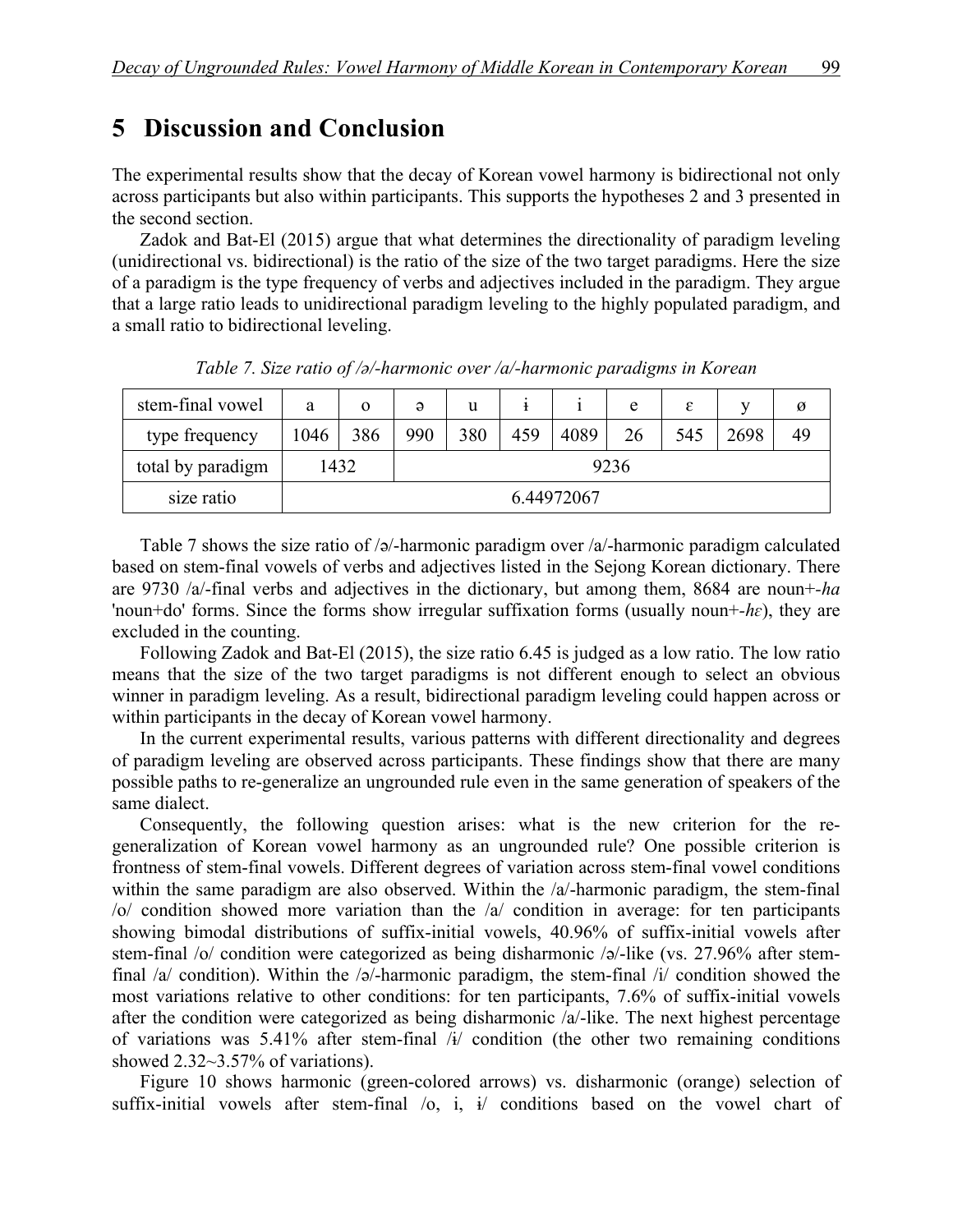Contemporary Korean. The further back the vowel  $(10)$ , the more likely it is to take disharmonic  $\sqrt{a}$ -initial suffixes in the  $\sqrt{a}$ -harmonic paradigm. The further front the vowel  $(i, i)$ , the more likely it is to take /a/-initial suffixes in the /ə/-harmonic paradigm.

*Figure 10. Harmonic vs. disharmonic selection of suffix-initial vowels after stem-final /o, i, i/* 



If this interpretation is correct, it means that Korean shows the RTR-to-palatal shift of vowel harmony, since in Middle Korean the vowel harmony was RTR-based. At a glance, this seems opposite to the conventional argument that Mongolian undergo palatal-to-RTR vowel contrast and harmony shift (Svantesson 1985). However, Vaux (2009) points out that the palatal-to-RTR vowel shift lacks phonetic support. In contrast, since tongue root retraction entails tongue body movement (Archangeli and Pulleyblank 1994), the RTR-to-palatal shift is a phoneticallygrounded simplification. Based on the idea, Vaux (2009) proposes to reconstruct an RTR-based vowel system for Proto-Altaic, and Ko (2012) attempts to reconstruct an RTR system for Old Mongolian. In that sense, Korean and Altaic languages show the same direction of vowel harmony shift, RTR-to-palatal.

However, the frontness of stem-final vowels as a criterion for re-generalization of Korean vowel harmony is not that strong. Especially in the case of /i/, the reason why it shows the highest percentage of disharmonic suffix-initial vowels in the same paradigm could be because /i/ was a neutral vowel in Middle Korean vowel harmony. That is, from the beginning, /i/ could have been as likely to move towards one direction as it was to move towards the other. Thus, this last question on the criteria of the re-generalization of Korean vowel harmony remains open and further inquiry is warranted; this issue should hopefully be re-visited in future work.

### **References**

Archangeli, D.B. and Pulleyblank, D.G. 1994. *Grounded phonology*. MIT Press.

- Kang, H. 2012. Diachrony in Synchrony: Korean vowel harmony in verbal conjugation. PhD dissertation, Stony Brook University.
- Kang, Y. and Ryu, N.Y. 2015. Variation on in Korean vowel harmony and the emergent locality effect. Handout of the presentation in ICKL/Harvard-ISOKL 2015.
- Ko, S. 2012. Tongue root harmony and vowel contrast in Northern Asian languages. PhD dissertation. Cornell University.
- Kwak, Ch. 1999. moumcohwawa moumcheykyey [Vowel harmony and vowel system]. *Saykwukesaynghwal* 9(4):151-159.